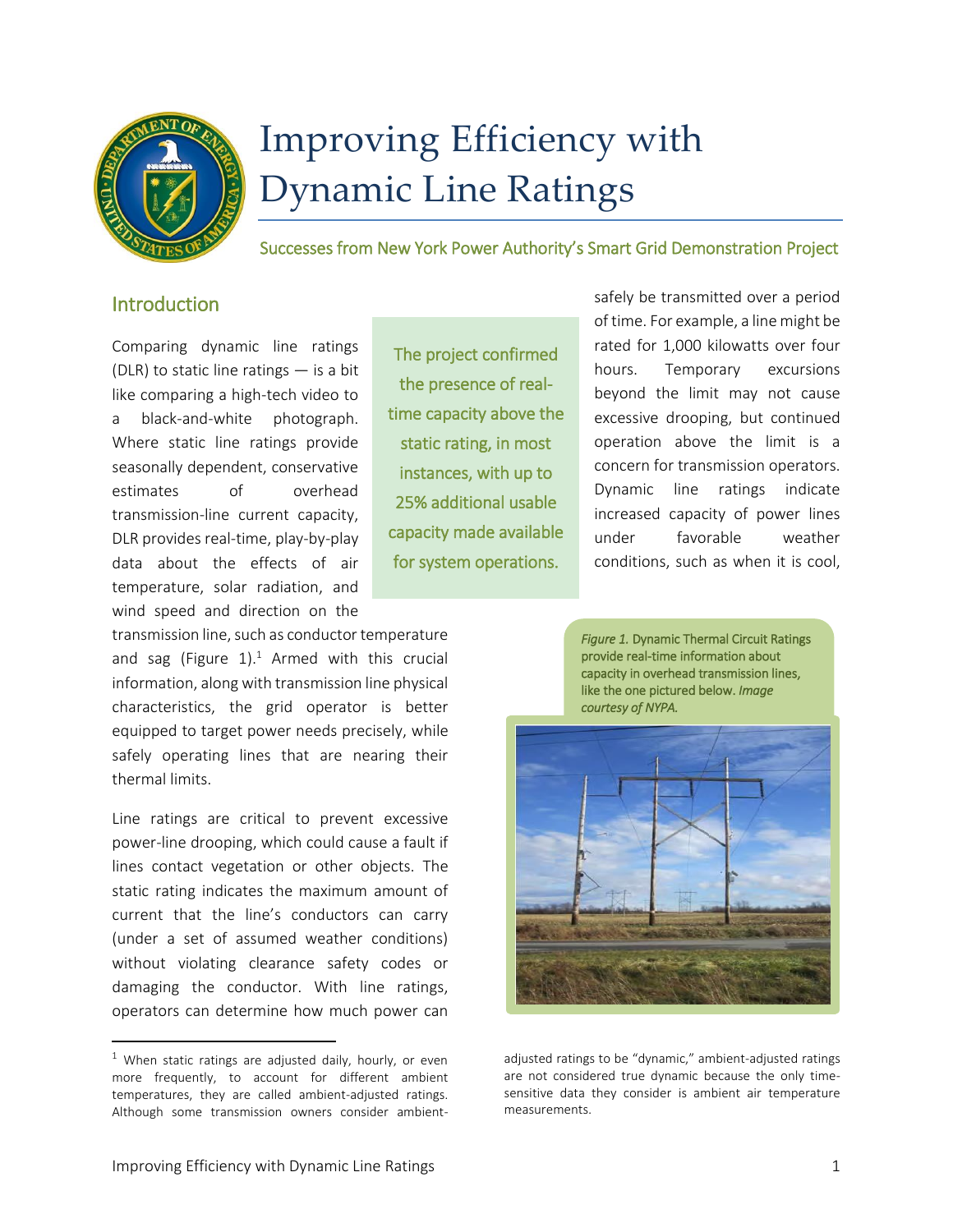cloudy or windy<sup>2</sup> (for an illustration, see Figure 2). These ratings can be used as a check on static or ambient-adjusted ratings, or can be used to allow increased power delivery.

To develop best practices for applying DLR systems, the [New York Power Authority](http://www.nypa.gov/) (NYPA) recently demonstrated DLR technologies under a cooperative agreement from the U.S. Department of Energy's Smart Grid [Demonstration Program](https://smartgrid.gov/recovery_act/overview/smart_grid_demonstration_program) (SGDP). Under this cooperative agreement, in 2009, NYPA received \$720,000 in Recovery Act funding. With a total budget of \$1.44 million, NYPA worked with the Electric Power Research Institute (EPRI), to demonstrate how DLR can be used to correlate wind generation with increased transmission-line capacity. Since NYPA used technologies and approaches that EPRI developed, its project was also a test bed for EPRI's DLR technologies.

Project goals included determining whether DLR:

- 1. Can be assessed accurately by weather and conductor sensing equipment, and tension and sag measurements, which indicate the condition of the line.
- 2. Is more reliable and economical than ambient adjusted ratings.
- 3. Can positively affect the transmission of wind energy.

Located in White Plains, New York, NYPA is the largest state public power organization in the country, serving more than 800 customers, including 500 business and industrial customers, and government customers such as the city of New York<sup>3</sup>. NYPA's assets include 16 generating facilities and more than 1,400 circuit-miles of transmission lines.

*Figure 2.* Dynamic ratings are typically higher than static ratings, with cool, cloudy, and windy conditions leading to the largest difference. Illustrative, based on figure presented by the Valley Group.



<sup>&</sup>lt;sup>2</sup> Sandy Aivaliotis, The Valley Group, Dynamic Line Ratings, Enhanced Power Flow for the Smart Grid, Slide 11, June 24, 2010, available by internet search, accessed 2/10/15

 $\overline{a}$ 

<sup>3</sup> NYPA, Annual Report, 2013,

http://www.nypa.gov/PDFs/AnnRpt2013/B03536BA7 99F3F2998132DD1CB087896/AnnRpt2013.pdf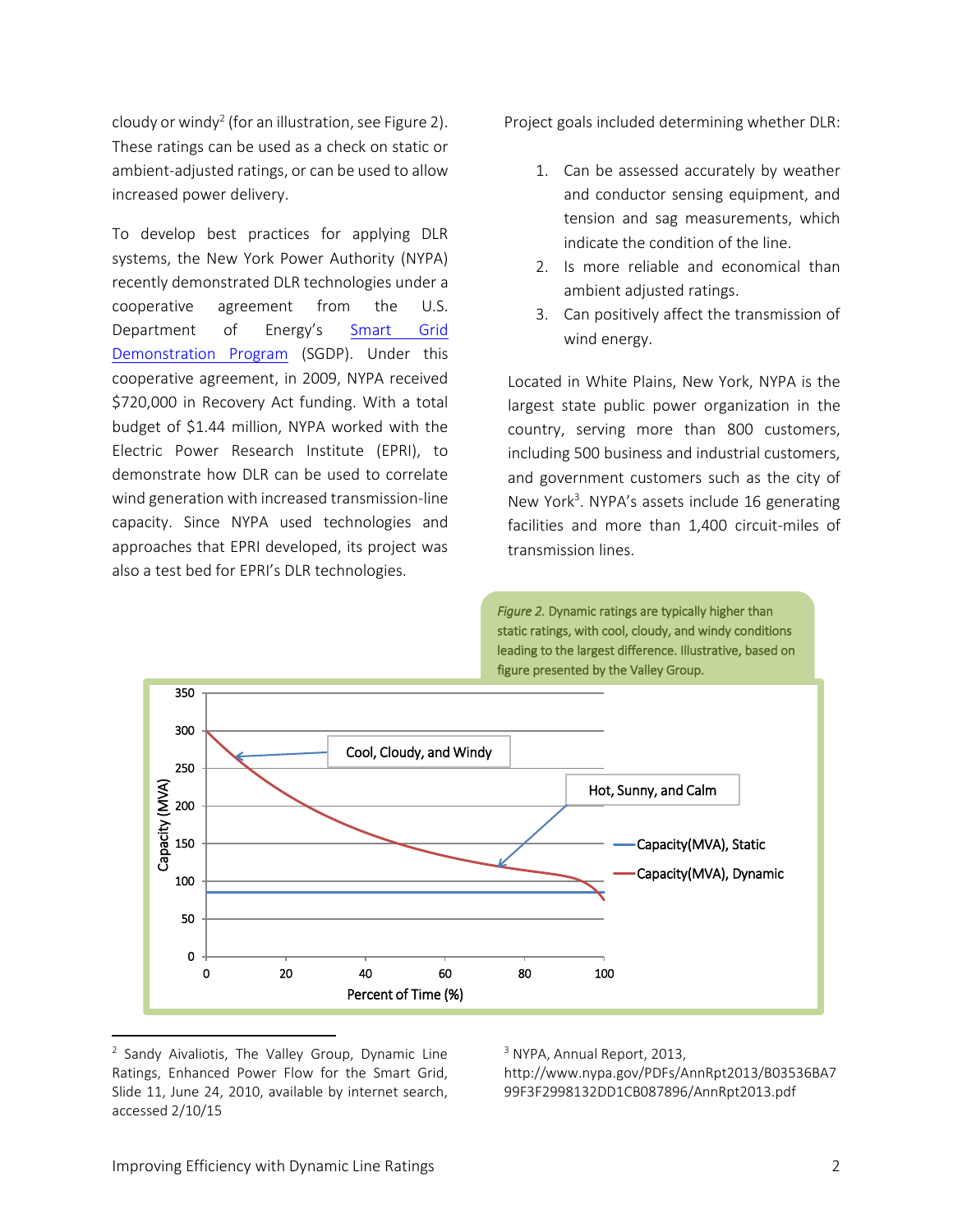Specifically, NYPA's project focused on three types of DLR equipment, including:

- EDM, International, Inc. Video Sagometers which measure conductor sag.
- Temperature and Load Sensors developed by EPRI to directly measure conductor temperature and current. EPRI line inclination sensors were used in an experimental fashion as an independent check on line sag.
- The Pike ThermalRate system which uses replicas of a conductor to mimic how the line behaves thermally in the local weather conditions.

Together, this equipment feeds the control system that determines dynamic line ratings. Weather stations were used as an inexpensive check on the line ratings obtained from the above sensors and systems.

What these results show, according to NYPA researchers, is that wind farm output affects dynamic ratings and load when weather conditions are comparable between nearby transmission lines and wind farms.

### Increased Capacity

NYPA's project confirmed the presence of real - time capacity above the static rating, in most instances, with up to 25 percent additional usable capacity made available for system operations.

# Better Knowledge, Increased Efficiency

NYPA installed this equipment on three 230 kilo-volt transmission lines close to wind farms in New

York State. For each line site, researchers selected open, mostly level terrain to minimize wind-blocking by trees, buildings, or other objects. The 710-foot-long span on the Moses-Willis line in Massena traverses inactive rural land and low hayfields, while the 545-foot span on the same line, 36 miles away, near Chateauguay, is near pastures, natural forests and wetlands. Finally, the 580-foot span on the Willis-Ryan line

*Figure 3.* Dynamic ratings, static rating, and load

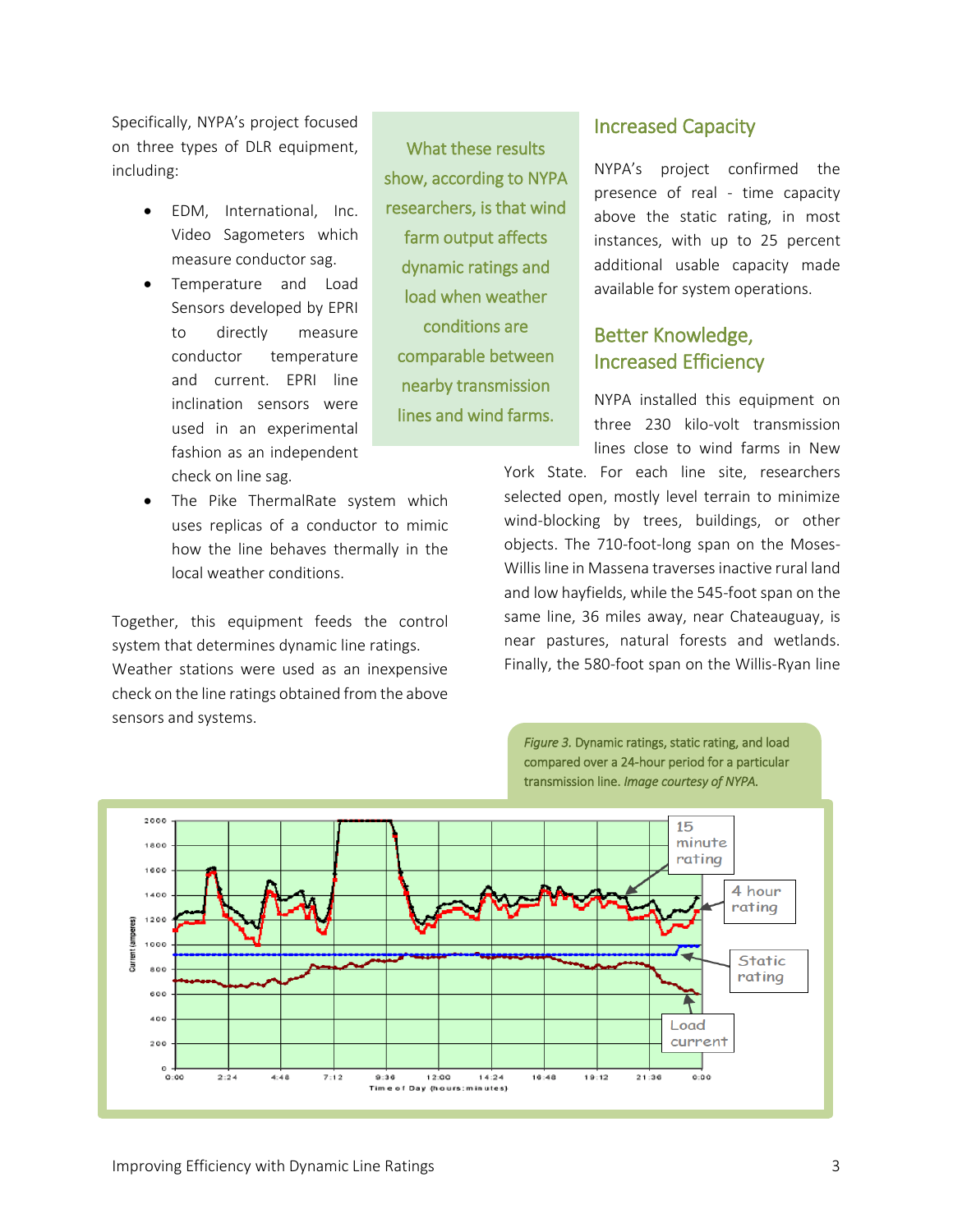



also near Chateauguay spans cultivated rural areas. With information from these three line segments, NYPA showed that DLR records a greater capacity than static line ratings which are designed so that the load current exceeds the rating less than 2 percent of the time (Figure 2). This "98 percent reliability criterion" ensures that the lines are not overheated.<sup>4</sup> DLR could allow more power to be transmitted through lines most of the time, while maintaining the same 98 percent reliability criterion, a direct consequence of the increased situational awareness provided by DLR. Data analyses showed that wind farm output is positively correlated to dynamic line ratings, although the correlation is weak (Figure 4). 5 For all three study lines, researchers identified correlation coefficients ranging from 0.373 to 0.462 in normal weather conditions.

What these results show, according to NYPA researchers, is that wind farm output affects dynamic ratings and load when weather conditions are comparable between transmission lines and nearby wind farms.

# Technology Transfer

By the end of NYPA's SGDP project in January 2013, NYPA had successfully transferred a fully operational DLR to its own control center. As part of this effort, researchers gave staff a live demonstration of the technology, complete with hands-on training, which the project showed is critical to establishing DLR technology. Researchers found that data must be accurate and secure before it reaches the control room, if system operators are to trust, and, eventually, accept, DLR technology.

l

<sup>4</sup> DOE Topical Report: Dynamic Line Rating Systems for Transmission Lines, April 25, 2014, [https://www.smartgrid.gov/sites/default/files/doc/fil](https://www.smartgrid.gov/sites/default/files/doc/files/SGDP%20Transmission%20DLR%20Topical%20Report_04-25-14_FINAL.pdf) [es/SGDP%20Transmission%20DLR%20Topical%20Rep](https://www.smartgrid.gov/sites/default/files/doc/files/SGDP%20Transmission%20DLR%20Topical%20Report_04-25-14_FINAL.pdf) [ort\\_04-25-14\\_FINAL.pdf,](https://www.smartgrid.gov/sites/default/files/doc/files/SGDP%20Transmission%20DLR%20Topical%20Report_04-25-14_FINAL.pdf) accessed 11/18/14

<sup>&</sup>lt;sup>5</sup> "A correlation greater than 0.8 is generally described as strong, whereas a correlation less than 0.5 is generally described as weak." Source: [http://mathbits.com/MathBits/TISection/Statistics2/c](http://mathbits.com/MathBits/TISection/Statistics2/correlation.htm) [orrelation.htm](http://mathbits.com/MathBits/TISection/Statistics2/correlation.htm)